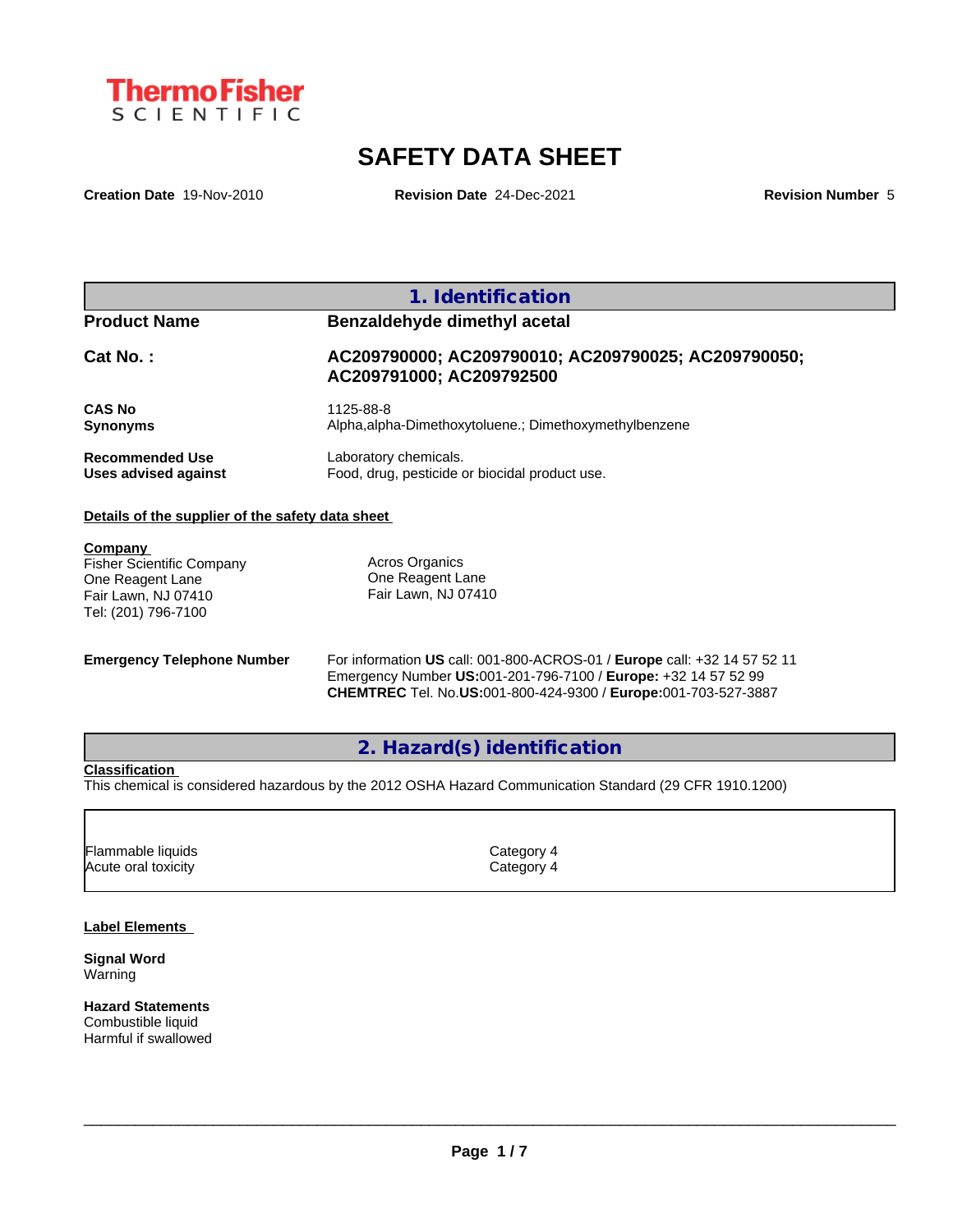

#### **Precautionary Statements Prevention**

Wash face, hands and any exposed skin thoroughly after handling Do not eat, drink or smoke when using this product Keep away from heat/sparks/open flames/hot surfaces. - No smoking Wear protective gloves/protective clothing/eye protection/face protection **Ingestion** IF SWALLOWED: Call a POISON CENTER or doctor/physician if you feel unwell Rinse mouth **Fire** In case of fire: Use CO2, dry chemical, or foam for extinction **Storage** Store in a well-ventilated place. Keep cool **Disposal** Dispose of contents/container to an approved waste disposal plant **Hazards not otherwise classified (HNOC)** None identified

# **3. Composition/Information on Ingredients**

| <b>Component</b>                                                    |                                              | <b>CAS No</b>                                                                              | Weight %                                                                                     |  |  |
|---------------------------------------------------------------------|----------------------------------------------|--------------------------------------------------------------------------------------------|----------------------------------------------------------------------------------------------|--|--|
| Benzene, (dimethoxymethyl)-                                         |                                              | 1125-88-8                                                                                  | >95                                                                                          |  |  |
|                                                                     |                                              |                                                                                            |                                                                                              |  |  |
|                                                                     |                                              | 4. First-aid measures                                                                      |                                                                                              |  |  |
| <b>General Advice</b>                                               |                                              | If symptoms persist, call a physician.                                                     |                                                                                              |  |  |
| <b>Eye Contact</b>                                                  | medical attention.                           |                                                                                            | Rinse immediately with plenty of water, also under the eyelids, for at least 15 minutes. Get |  |  |
| <b>Skin Contact</b>                                                 |                                              |                                                                                            | Wash off immediately with plenty of water for at least 15 minutes. Get medical attention.    |  |  |
| <b>Inhalation</b>                                                   |                                              | Remove to fresh air. Get medical attention. If not breathing, give artificial respiration. |                                                                                              |  |  |
| Ingestion                                                           |                                              | Clean mouth with water and drink afterwards plenty of water.                               |                                                                                              |  |  |
| Most important symptoms and<br>effects<br><b>Notes to Physician</b> | nausea and vomiting<br>Treat symptomatically |                                                                                            | Difficulty in breathing. Symptoms of overexposure may be headache, dizziness, tiredness,     |  |  |
|                                                                     |                                              | 5. Fire-fighting measures                                                                  |                                                                                              |  |  |

| <b>Suitable Extinguishing Media</b> | Water spray, carbon dioxide (CO2), dry chemical, alcohol-resistant foam. Water mist may<br>be used to cool closed containers. |
|-------------------------------------|-------------------------------------------------------------------------------------------------------------------------------|
| Unsuitable Extinguishing Media      | No information available                                                                                                      |
| <b>Flash Point</b>                  | 69 °C / 156.2 °F                                                                                                              |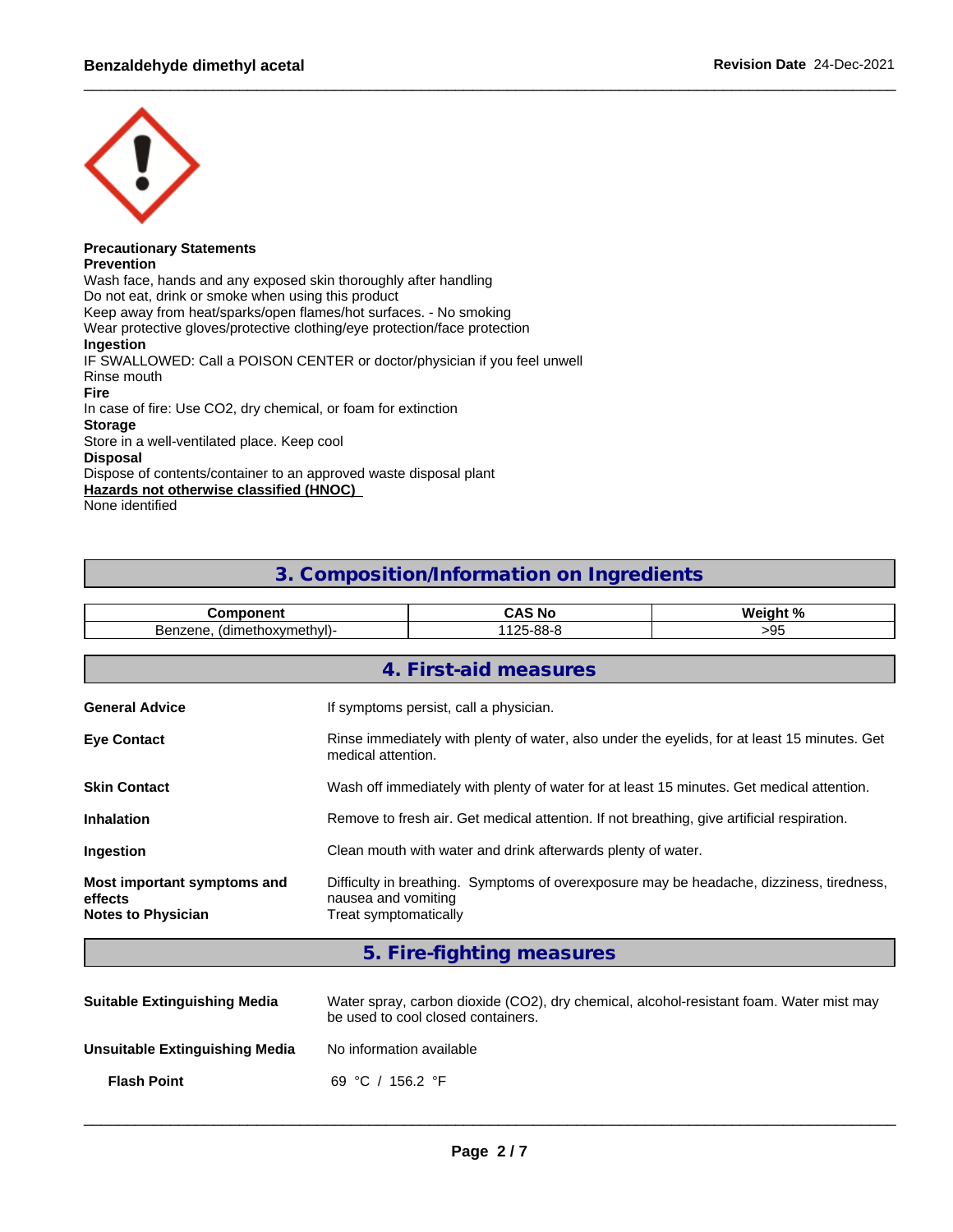| Method -                                                  | No information available |
|-----------------------------------------------------------|--------------------------|
| Autoignition Temperature                                  | No information available |
| <b>Explosion Limits</b>                                   |                          |
| <b>Upper</b>                                              | No data available        |
| Lower                                                     | No data available        |
| Sensitivity to Mechanical Impact No information available |                          |
| <b>Sensitivity to Static Discharge</b>                    | No information available |

### **Specific Hazards Arising from the Chemical**

Combustible material. Containers may explode when heated. Keep product and empty container away from heat and sources of ignition. Risk of ignition.

### **Hazardous Combustion Products**

Thermal decomposition can lead to release of irritating gases and vapors. Carbon monoxide (CO). Carbon dioxide (CO2). **Protective Equipment and Precautions for Firefighters**

As in any fire, wear self-contained breathing apparatus pressure-demand, MSHA/NIOSH (approved or equivalent) and full protective gear.

| <b>NFPA</b><br><b>Health</b><br>2                                                                                                | <b>Flammability</b>                                                                                   | Instability<br>U                                                                                                                                            | <b>Physical hazards</b><br>N/A                                                                                                                                                       |  |  |  |
|----------------------------------------------------------------------------------------------------------------------------------|-------------------------------------------------------------------------------------------------------|-------------------------------------------------------------------------------------------------------------------------------------------------------------|--------------------------------------------------------------------------------------------------------------------------------------------------------------------------------------|--|--|--|
|                                                                                                                                  | 6. Accidental release measures                                                                        |                                                                                                                                                             |                                                                                                                                                                                      |  |  |  |
| <b>Personal Precautions</b>                                                                                                      |                                                                                                       | sources of ignition. Take precautionary measures against static discharges.                                                                                 | Use personal protective equipment as required. Ensure adequate ventilation. Remove all                                                                                               |  |  |  |
| <b>Environmental Precautions</b>                                                                                                 | Should not be released into the environment. See Section 12 for additional Ecological<br>Information. |                                                                                                                                                             |                                                                                                                                                                                      |  |  |  |
| Methods for Containment and Clean Keep in suitable, closed containers for disposal. Soak up with inert absorbent material.<br>Up | Remove all sources of ignition.                                                                       |                                                                                                                                                             |                                                                                                                                                                                      |  |  |  |
|                                                                                                                                  | 7. Handling and storage                                                                               |                                                                                                                                                             |                                                                                                                                                                                      |  |  |  |
| <b>Handling</b>                                                                                                                  | flames, hot surfaces and sources of ignition.                                                         |                                                                                                                                                             | Wear personal protective equipment/face protection. Ensure adequate ventilation. Do not<br>get in eyes, on skin, or on clothing. Avoid ingestion and inhalation. Keep away from open |  |  |  |
| Storage.                                                                                                                         |                                                                                                       | heat, sparks and flame. Incompatible Materials. Acids. Strong oxidizing agents.                                                                             | Keep containers tightly closed in a dry, cool and well-ventilated place. Keep away from                                                                                              |  |  |  |
|                                                                                                                                  | 8. Exposure controls / personal protection                                                            |                                                                                                                                                             |                                                                                                                                                                                      |  |  |  |
| <b>Exposure Guidelines</b>                                                                                                       |                                                                                                       | This product does not contain any hazardous materials with occupational exposure<br>limitsestablished by the region specific regulatory bodies.             |                                                                                                                                                                                      |  |  |  |
| <b>Engineering Measures</b>                                                                                                      |                                                                                                       | Ensure adequate ventilation, especially in confined areas. Ventilation systems.                                                                             |                                                                                                                                                                                      |  |  |  |
| <b>Personal Protective Equipment</b>                                                                                             |                                                                                                       |                                                                                                                                                             |                                                                                                                                                                                      |  |  |  |
| <b>Eye/face Protection</b>                                                                                                       | Tight sealing safety goggles.                                                                         |                                                                                                                                                             |                                                                                                                                                                                      |  |  |  |
| Skin and body protection                                                                                                         |                                                                                                       | Wear appropriate protective gloves and clothing to prevent skin exposure.                                                                                   |                                                                                                                                                                                      |  |  |  |
| <b>Respiratory Protection</b>                                                                                                    |                                                                                                       | Wear a NIOSH/MSHA or European Standard EN 149 approved full-facepiece airline<br>respirator in the positive pressure mode with emergency escape provisions. |                                                                                                                                                                                      |  |  |  |
|                                                                                                                                  |                                                                                                       |                                                                                                                                                             |                                                                                                                                                                                      |  |  |  |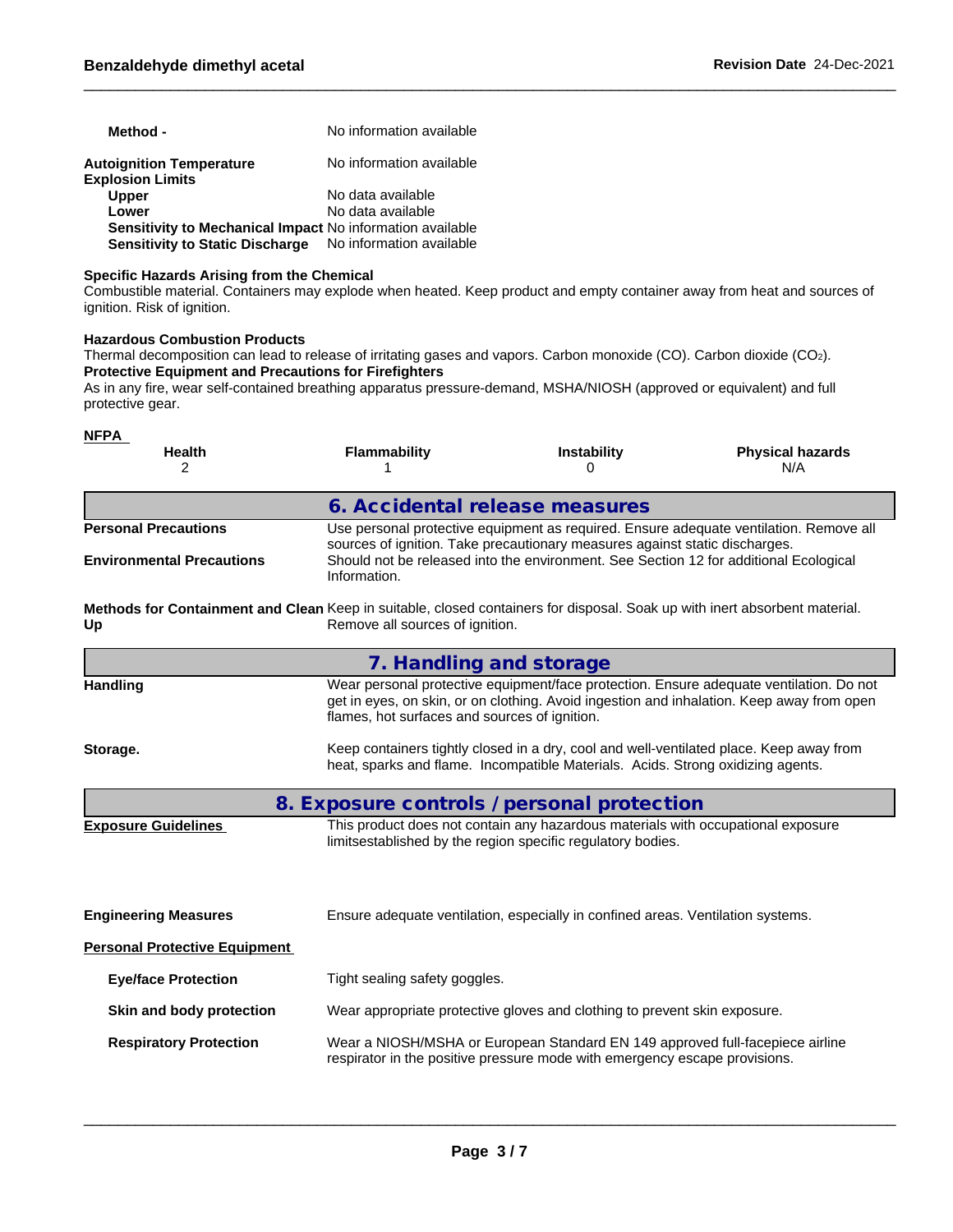Hygiene Measures **Handle** in accordance with good industrial hygiene and safety practice.

# **9. Physical and chemical properties**

| <b>Physical State</b>                   | Liquid                                        |
|-----------------------------------------|-----------------------------------------------|
| Appearance                              | Colorless                                     |
| Odor                                    | Odorless                                      |
| <b>Odor Threshold</b>                   | No information available                      |
| рH                                      | No information available                      |
| <b>Melting Point/Range</b>              | No data available                             |
| <b>Boiling Point/Range</b>              | 87 - 89 °C / 188.6 - 192.2 °F @ 18 mmHg       |
| <b>Flash Point</b>                      | 69 °C / 156.2 °F                              |
| <b>Evaporation Rate</b>                 | No information available                      |
| <b>Flammability (solid,gas)</b>         | Not applicable                                |
| <b>Flammability or explosive limits</b> |                                               |
| <b>Upper</b>                            | No data available                             |
| Lower                                   | No data available                             |
| <b>Vapor Pressure</b>                   | No information available                      |
| <b>Vapor Density</b>                    | 5.25                                          |
| <b>Specific Gravity</b>                 | 1.010                                         |
| <b>Solubility</b>                       | No information available                      |
| Partition coefficient; n-octanol/water  | No data available                             |
| <b>Autoignition Temperature</b>         | No information available                      |
| <b>Decomposition Temperature</b>        | No information available                      |
| Viscosity                               | No information available                      |
| <b>Molecular Formula</b>                | C <sub>9</sub> H <sub>12</sub> O <sub>2</sub> |
| <b>Molecular Weight</b>                 | 152.19                                        |
|                                         |                                               |

# **10. Stability and reactivity**

| <b>Reactive Hazard</b>          | None known, based on information available                                                                                                               |
|---------------------------------|----------------------------------------------------------------------------------------------------------------------------------------------------------|
| <b>Stability</b>                | Stable under normal conditions. Moisture sensitive.                                                                                                      |
| <b>Conditions to Avoid</b>      | Incompatible products. Excess heat. Keep away from open flames, hot surfaces and<br>sources of ignition. Exposure to moist air or water.                 |
| <b>Incompatible Materials</b>   | Acids, Strong oxidizing agents                                                                                                                           |
|                                 | Hazardous Decomposition Products Thermal decomposition can lead to release of irritating gases and vapors, Carbon<br>monoxide (CO), Carbon dioxide (CO2) |
| <b>Hazardous Polymerization</b> | Hazardous polymerization does not occur.                                                                                                                 |
| <b>Hazardous Reactions</b>      | None under normal processing.                                                                                                                            |
|                                 | 11. Toxicological information                                                                                                                            |

**Acute Toxicity**

# **Product Information**

| <b>Component Information</b>       |                           |                     |                 |
|------------------------------------|---------------------------|---------------------|-----------------|
| Component                          | ∟D50 Oral                 | LD50 Dermal         | LC50 Inhalation |
| Benzene, (dimethoxymethyl)-        | $LD50 = 1220$ mg/kg (Rat) | Rabbit<br>>5 g/kg / | Not listed      |
| <b>Toxicologically Synergistic</b> | No information available  |                     |                 |

**Products**

# **Delayed and immediate effects as well as chronic effects from short and long-term exposure**

**Irritation** No information available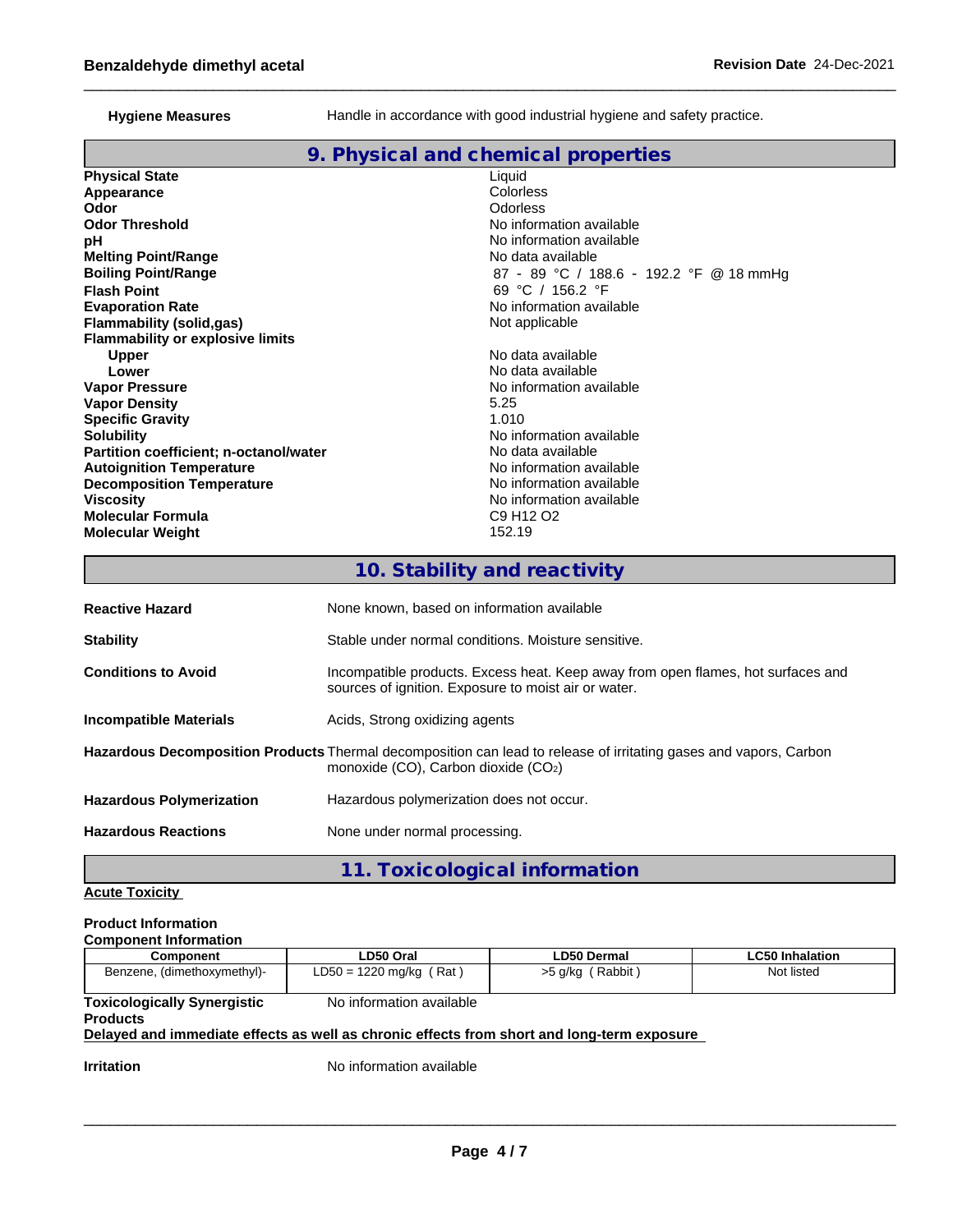**Sensitization** No information available

**Carcinogenicity** The table below indicateswhether each agency has listed any ingredient as a carcinogen.

| <b>Component</b>                                                                                                                  | <b>CAS No</b> | <b>IARC</b>                                                                                                                                                                                                                                                           | <b>NTP</b>                  | <b>ACGIH</b> | <b>OSHA</b> | Mexico     |
|-----------------------------------------------------------------------------------------------------------------------------------|---------------|-----------------------------------------------------------------------------------------------------------------------------------------------------------------------------------------------------------------------------------------------------------------------|-----------------------------|--------------|-------------|------------|
| Benzene,<br>(dimethoxymethyl)-                                                                                                    | 1125-88-8     | Not listed                                                                                                                                                                                                                                                            | Not listed                  | Not listed   | Not listed  | Not listed |
| <b>Mutagenic Effects</b>                                                                                                          |               | No information available                                                                                                                                                                                                                                              |                             |              |             |            |
| <b>Reproductive Effects</b>                                                                                                       |               | No information available.                                                                                                                                                                                                                                             |                             |              |             |            |
| <b>Developmental Effects</b>                                                                                                      |               | No information available.                                                                                                                                                                                                                                             |                             |              |             |            |
| <b>Teratogenicity</b>                                                                                                             |               | No information available.                                                                                                                                                                                                                                             |                             |              |             |            |
| <b>STOT - single exposure</b><br><b>STOT - repeated exposure</b>                                                                  |               | None known<br>None known                                                                                                                                                                                                                                              |                             |              |             |            |
| <b>Aspiration hazard</b>                                                                                                          |               | No information available                                                                                                                                                                                                                                              |                             |              |             |            |
| Symptoms / effects, both acute and Symptoms of overexposure may be headache, dizziness, tiredness, nausea and vomiting<br>delayed |               |                                                                                                                                                                                                                                                                       |                             |              |             |            |
| <b>Endocrine Disruptor Information</b>                                                                                            |               | No information available                                                                                                                                                                                                                                              |                             |              |             |            |
| <b>Other Adverse Effects</b>                                                                                                      |               | The toxicological properties have not been fully investigated.                                                                                                                                                                                                        |                             |              |             |            |
|                                                                                                                                   |               |                                                                                                                                                                                                                                                                       | 12. Ecological information  |              |             |            |
| <b>Ecotoxicity</b><br>Reacts with water so no ecotoxicity data for the substance is available.                                    |               |                                                                                                                                                                                                                                                                       |                             |              |             |            |
| <b>Persistence and Degradability</b>                                                                                              |               | Persistence is unlikely based on information available.                                                                                                                                                                                                               |                             |              |             |            |
| <b>Bioaccumulation/ Accumulation</b>                                                                                              |               | No information available.                                                                                                                                                                                                                                             |                             |              |             |            |
| <b>Mobility</b>                                                                                                                   |               | Will likely be mobile in the environment due to its volatility.                                                                                                                                                                                                       |                             |              |             |            |
|                                                                                                                                   |               |                                                                                                                                                                                                                                                                       | 13. Disposal considerations |              |             |            |
| <b>Waste Disposal Methods</b>                                                                                                     |               | Chemical waste generators must determine whether a discarded chemical is classified as a<br>hazardous waste. Chemical waste generators must also consult local, regional, and<br>national hazardous waste regulations to ensure complete and accurate classification. |                             |              |             |            |
|                                                                                                                                   |               |                                                                                                                                                                                                                                                                       | 14. Transport information   |              |             |            |
| <u>DOT</u>                                                                                                                        |               | COMBUSTIBLE LIQUID, NOT REGULATED FOR TRANSPORT IN THIS QUANTITY<br>According to 49 CFR §173.150(f)(1), this material should reclassified as NA1993,<br>Combustible Liquid, NOS if it is shipped in bulk.                                                             |                             |              |             |            |
|                                                                                                                                   |               |                                                                                                                                                                                                                                                                       |                             |              |             |            |
| <b>UN-No</b><br><b>Proper Shipping Name</b><br><b>Packing Group</b><br><b>TDG</b><br><b>IATA</b><br><b>IMDG/IMO</b>               |               | NA1993<br>Combustible liquid, n.o.s.<br>Ш<br>Not regulated<br>Not regulated<br>Not regulated                                                                                                                                                                          |                             |              |             |            |

#### **United States of America Inventory**

|--|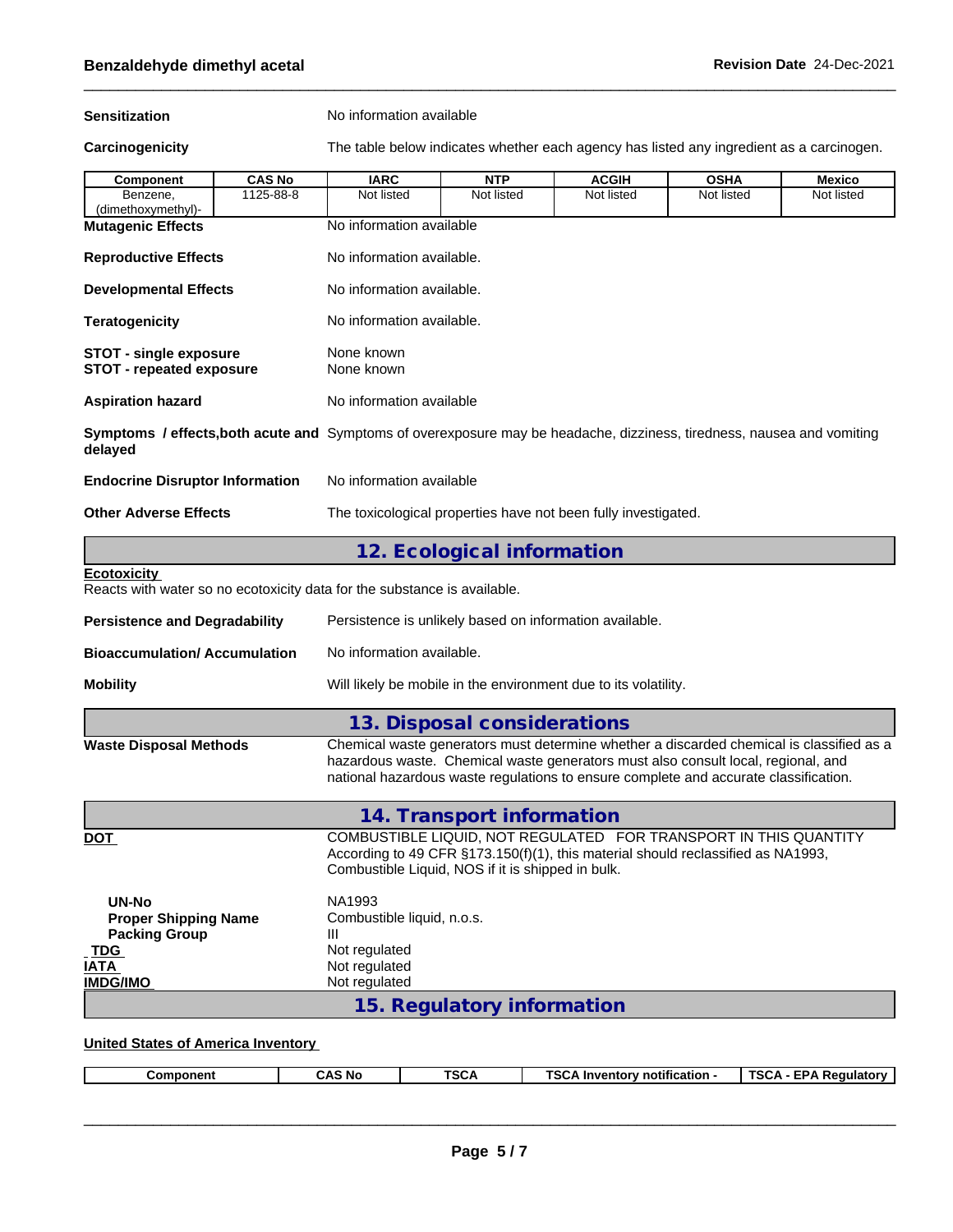|                             |                                         | lactive<br><b>AUTIVE</b><br>шас<br>. .    | <b>lags</b> |
|-----------------------------|-----------------------------------------|-------------------------------------------|-------------|
| Benzene.<br>(dimethoxymethy | . ററ <i>്</i><br>12E<br>$-0.000$<br>oc. | $\sim$ TIV $\prime$ F<br>∣IVE<br>"<br>ושר |             |

**Legend:**

**TSCA** US EPA (TSCA) - Toxic Substances Control Act, (40 CFR Part 710) X - Listed

'-' - Not Listed

**TSCA 12(b)** - Notices of Export Not applicable

#### **International Inventories**

Canada (DSL/NDSL), Europe (EINECS/ELINCS/NLP), Philippines (PICCS), Japan (ENCS), Japan (ISHL), Australia (AICS), China (IECSC), Korea (KECL).

| <b>Component</b>               | CAS No                   | <b>DSL</b> | <b>NDSL</b> | <b>EINECS</b>                                        | <b>PICCS</b> | <b>ENCS</b> | <b>ISHL</b> | <b>AICS</b> | 5000<br>wal | <b>KECL</b> |
|--------------------------------|--------------------------|------------|-------------|------------------------------------------------------|--------------|-------------|-------------|-------------|-------------|-------------|
| (dimethoxymethyl)-<br>Benzene. | 25-88-8<br>110F<br>ں ے ا |            |             | $\overline{11}$<br>$\sim$<br>$\sim$<br>. 3-11<br>. . |              |             |             |             |             |             |

**KECL** - NIER number or KE number (http://ncis.nier.go.kr/en/main.do)

### **U.S. Federal Regulations**

| Authorisation/Restrictions according to EU REACH                                                                                    |                                                             |  |  |  |  |
|-------------------------------------------------------------------------------------------------------------------------------------|-------------------------------------------------------------|--|--|--|--|
| <b>Mexico - Grade</b>                                                                                                               | Moderate risk, Grade 2                                      |  |  |  |  |
| <b>Other International Regulations</b>                                                                                              |                                                             |  |  |  |  |
| <b>U.S. Department of Homeland</b><br><b>Security</b>                                                                               | This product does not contain any DHS chemicals.            |  |  |  |  |
| U.S. Department of Transportation<br>Reportable Quantity (RQ):<br><b>DOT Marine Pollutant</b><br><b>DOT Severe Marine Pollutant</b> | N<br>N<br>N                                                 |  |  |  |  |
| U.S. State Right-to-Know<br><b>Regulations</b>                                                                                      | Not applicable                                              |  |  |  |  |
| <b>California Proposition 65</b>                                                                                                    | This product does not contain any Proposition 65 chemicals. |  |  |  |  |
| <b>CERCLA</b>                                                                                                                       | Not applicable                                              |  |  |  |  |
| <b>OSHA</b> - Occupational Safety and<br><b>Health Administration</b>                                                               | Not applicable                                              |  |  |  |  |
| <b>Clean Air Act</b>                                                                                                                | Not applicable                                              |  |  |  |  |
| <b>CWA (Clean Water Act)</b>                                                                                                        | Not applicable                                              |  |  |  |  |
| <b>SARA 311/312 Hazard Categories</b>                                                                                               | See section 2 for more information                          |  |  |  |  |
| <b>SARA 313</b>                                                                                                                     | Not applicable                                              |  |  |  |  |

**Safety, health and environmental regulations/legislation specific for the substance or mixture**

|--|